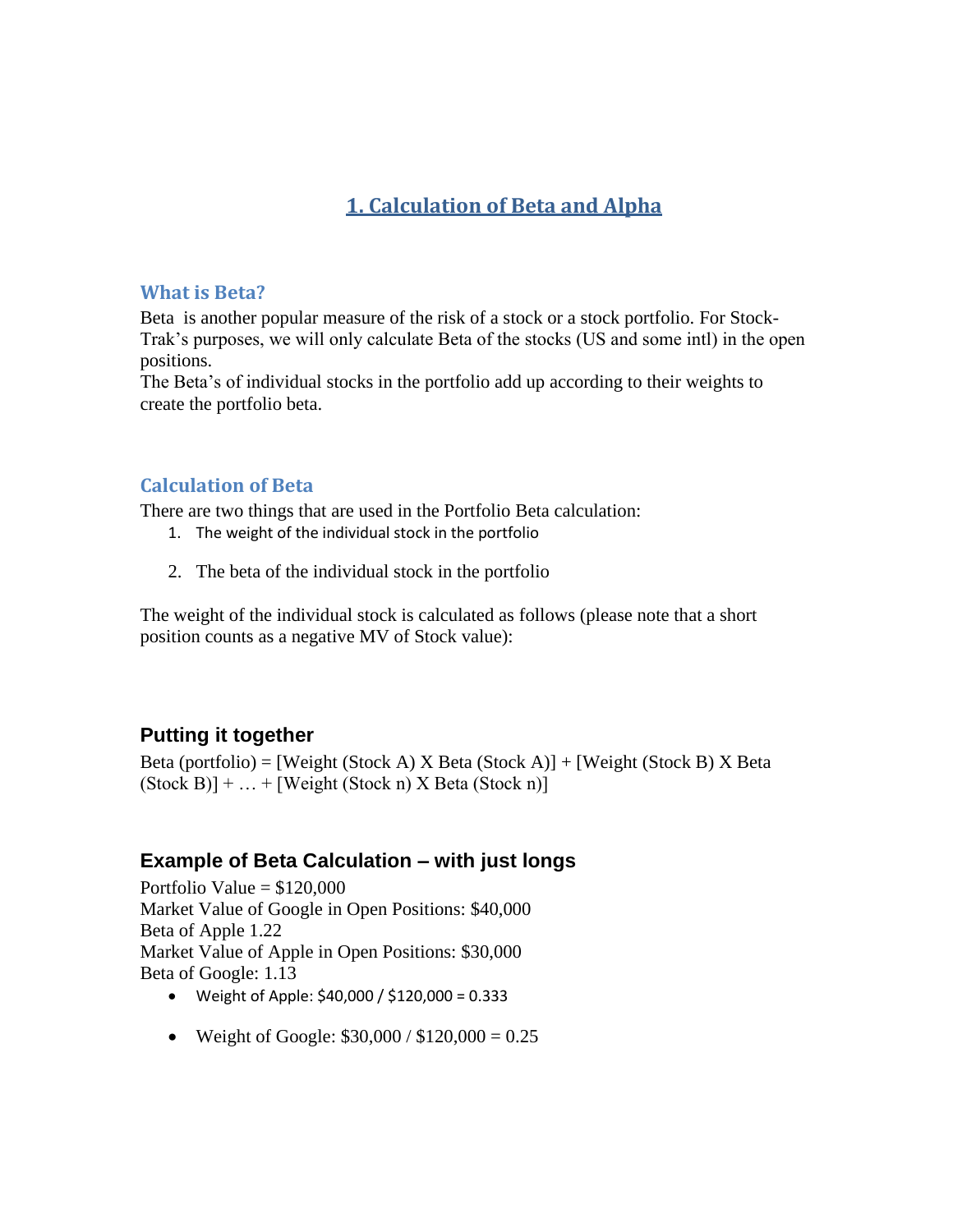Portfolio Beta = [Weight of Apple X Beta of Apple]  $+$  [Weight of Google X Beta of Google]

- $\Rightarrow$  [0.333 X 1.22] + [0.25 X 1.13]
- $\Rightarrow$  0.40626 + 0.2825
- $\Rightarrow$  0.68876

## **Example of Beta Calculation – with long and shorts**

Portfolio Value  $= $120,000$ Market Value of Google in Open Positions: \$40,000 Beta of Apple 1.22 Market Value of Apple in Open Positions (Short): -\$30,000 Beta of Google: 1.13 Weight of Apple: \$40,000 / \$120,000 = 0.333 Weight of Google: -\$30,000 / \$120,000 =- 0.25

Portfolio Beta = [Weight of Apple X Beta of Apple]  $+$  [Weight of Google X Beta of Google]  $\Rightarrow$  [0.333 X 1.22] + [-0.25 X 1.13]

- $\Rightarrow$  0.40626 0.2825
- $\Rightarrow$  0.12376

### **What is Alpha?**

Alpha is the excess return that the portfolio generated over what was expected.

### **Calculation of Alpha**

It has two parts to its calculation:

- 1. The Actual Return of all stocks in the open position
- 2. The return expected of the stocks in the open position

The EXPECTED return of the Stocks in the Open Positions is calculated as: (No. of days since Portfolio Start / 365  $*$  Interest Rate Earned on Cash) + Beta of Portfolio \* [Benchmark % Return – (No. of days since Portfolio Start / 365 \* Interest Rate Earned on Cash)]